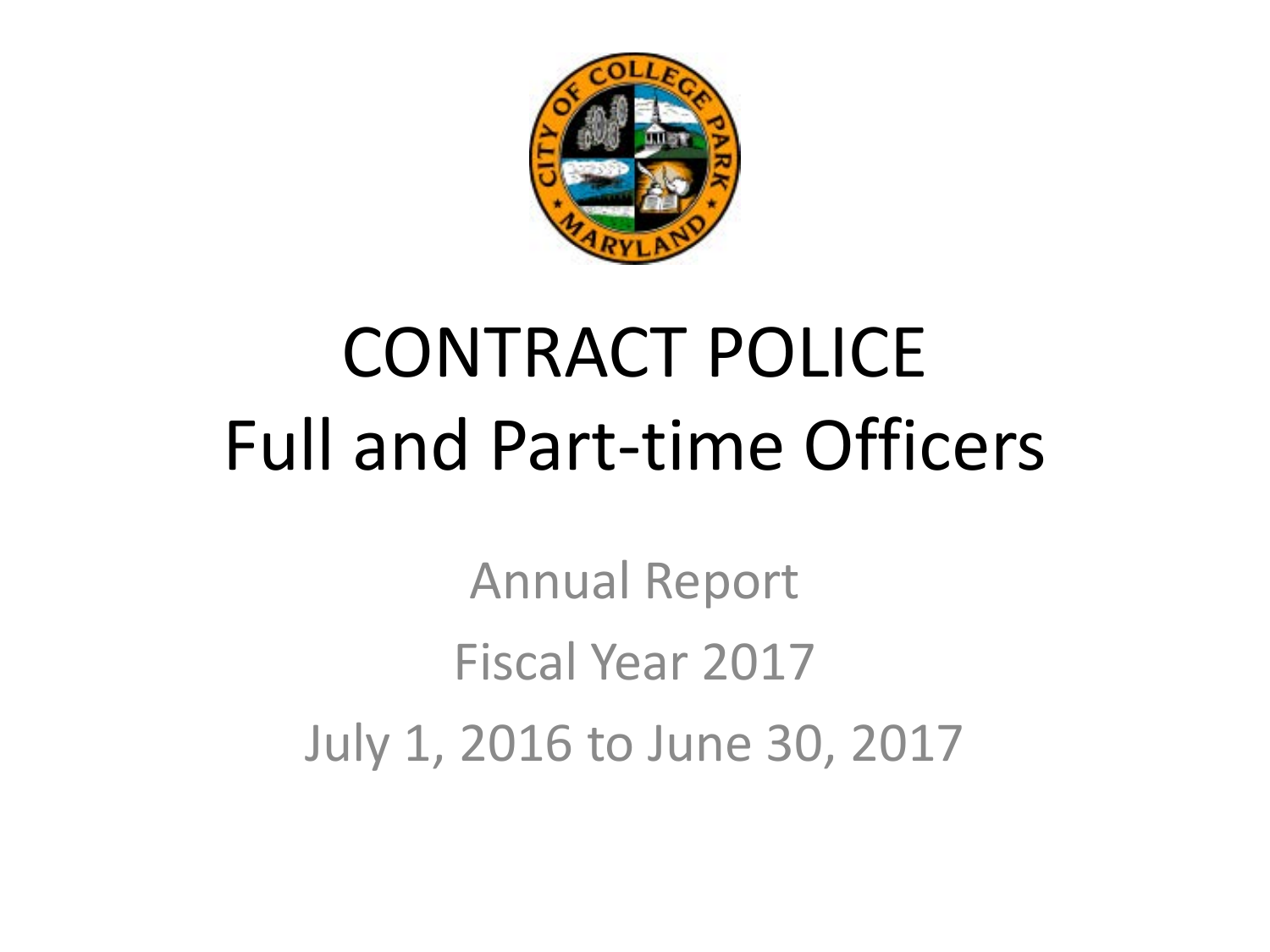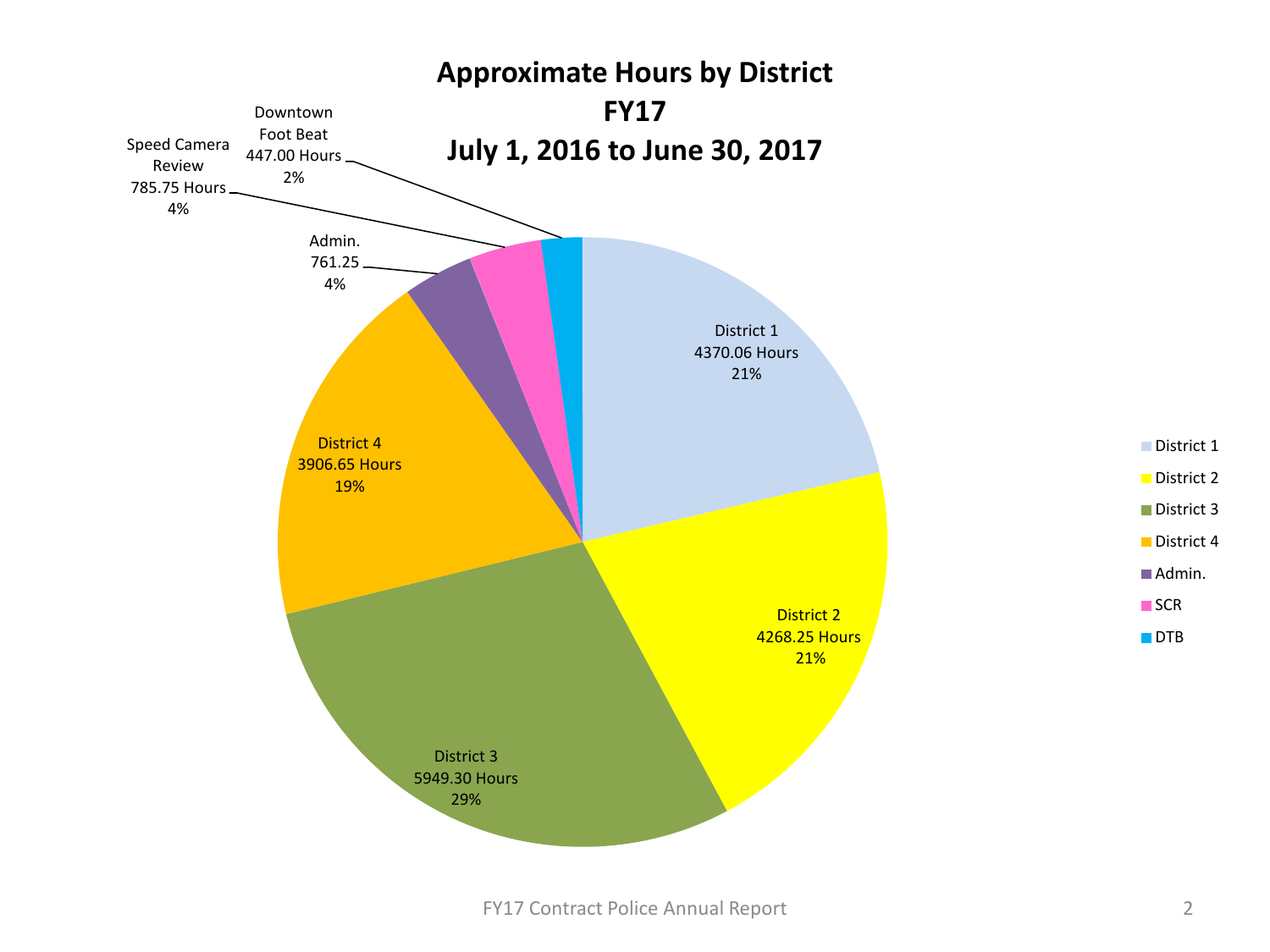#### **Hours Worked by Week FY17 First Quarter July 1, 2016 to September 30, 2016**





FY17 Contract Police Annual Report 3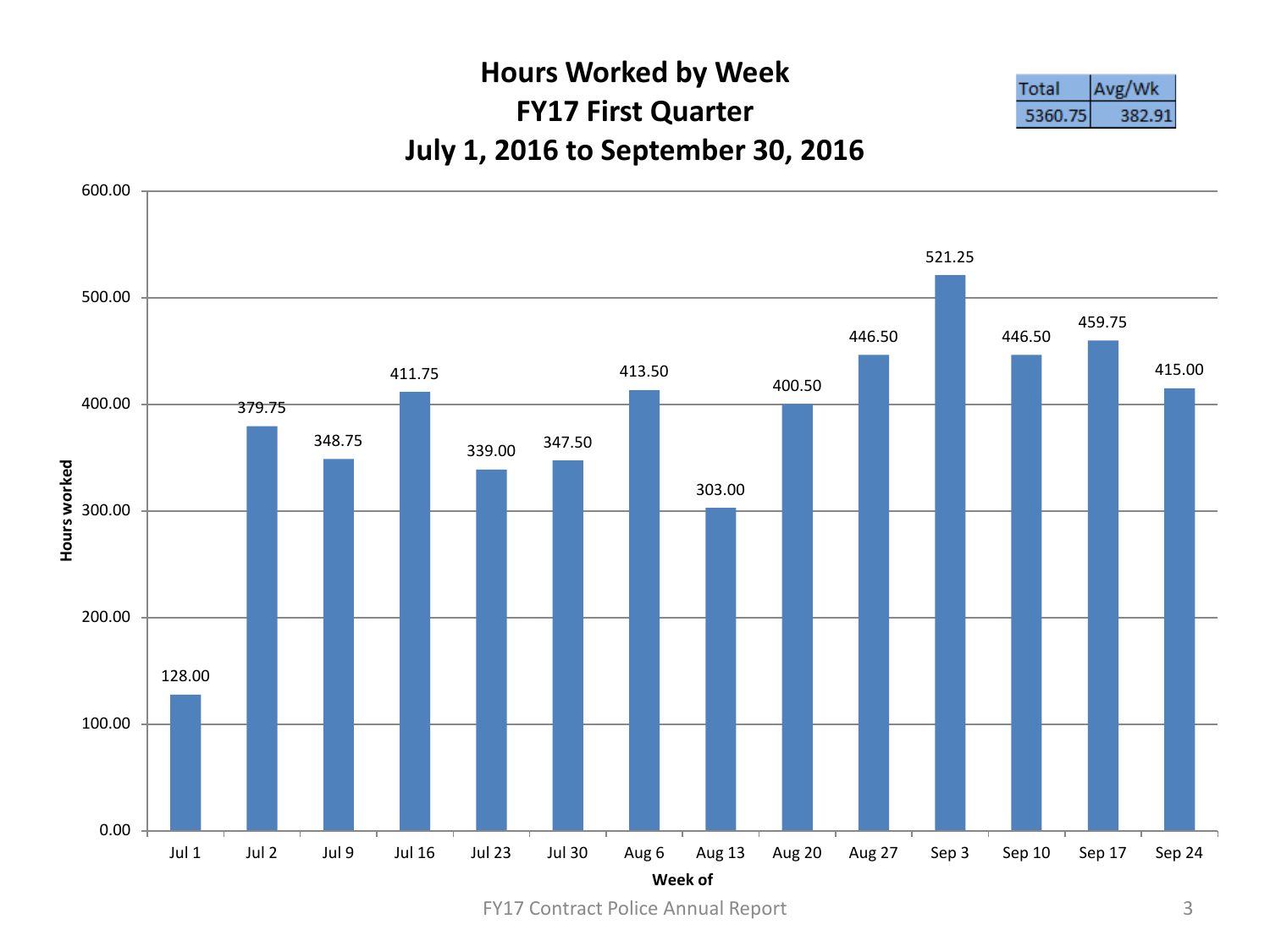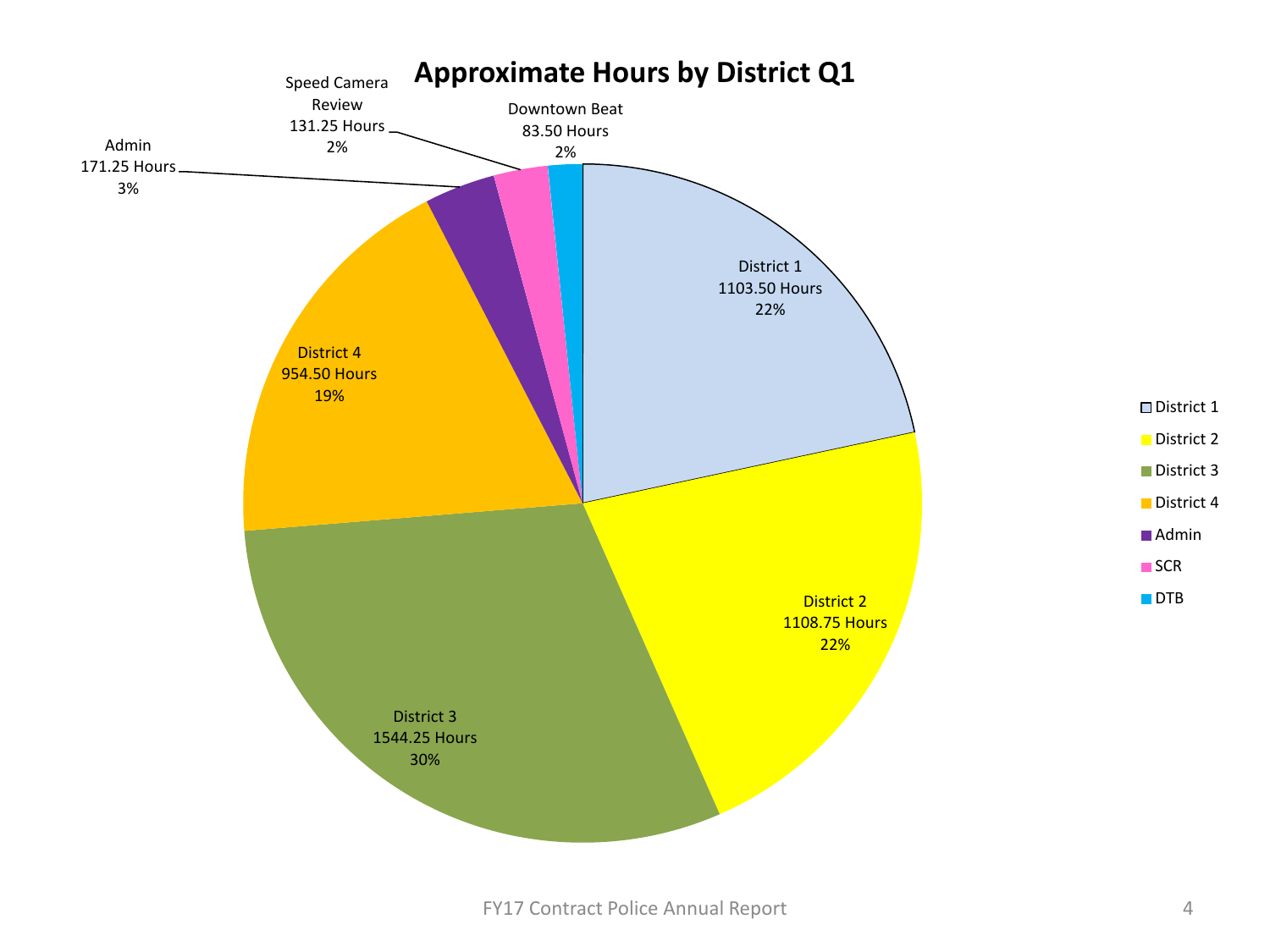#### **Hours Worked by Week Second Quarter FY17 October 1, 2016 to December 31, 2016**





FY17 Contract Police Annual Report 5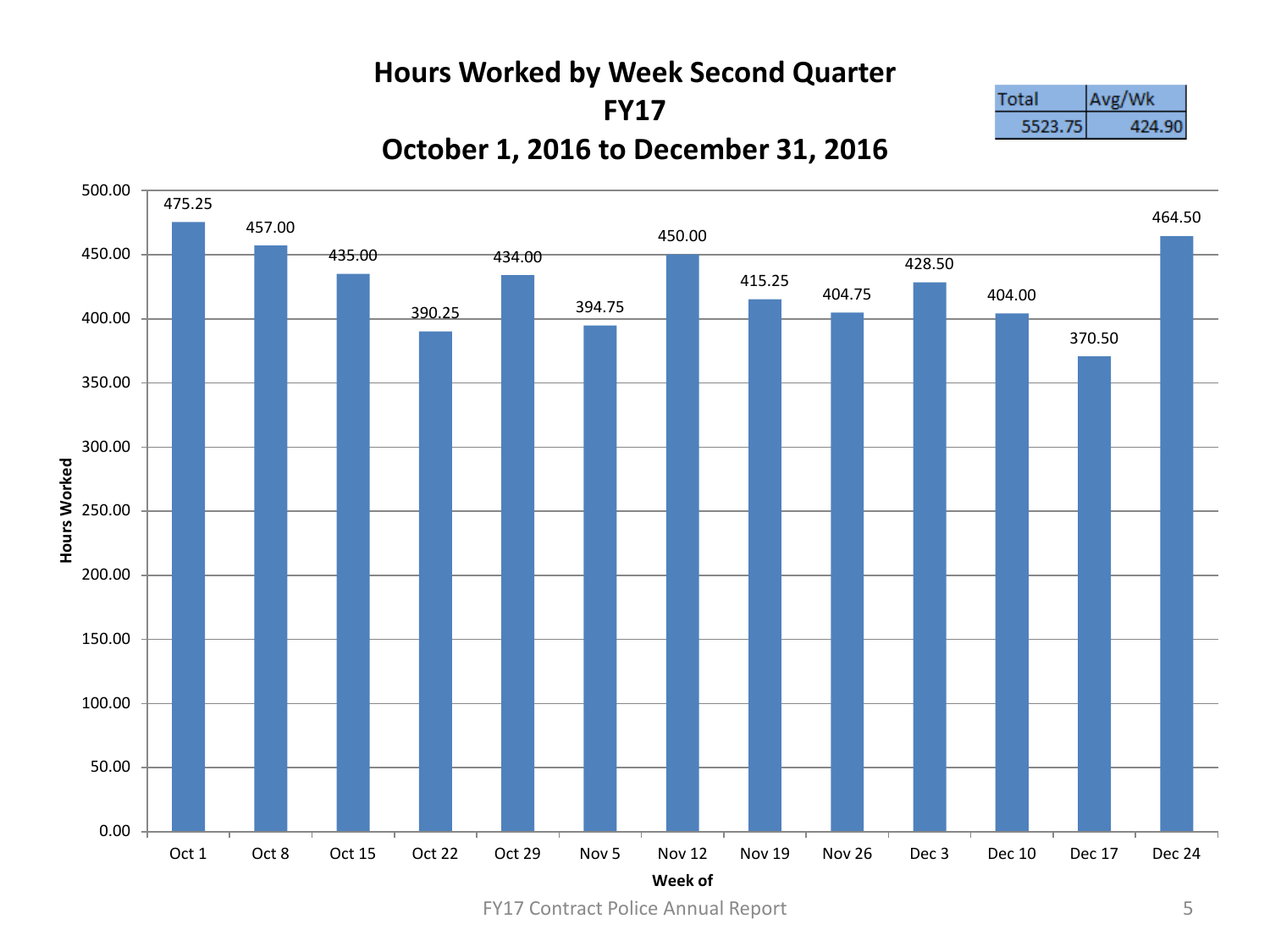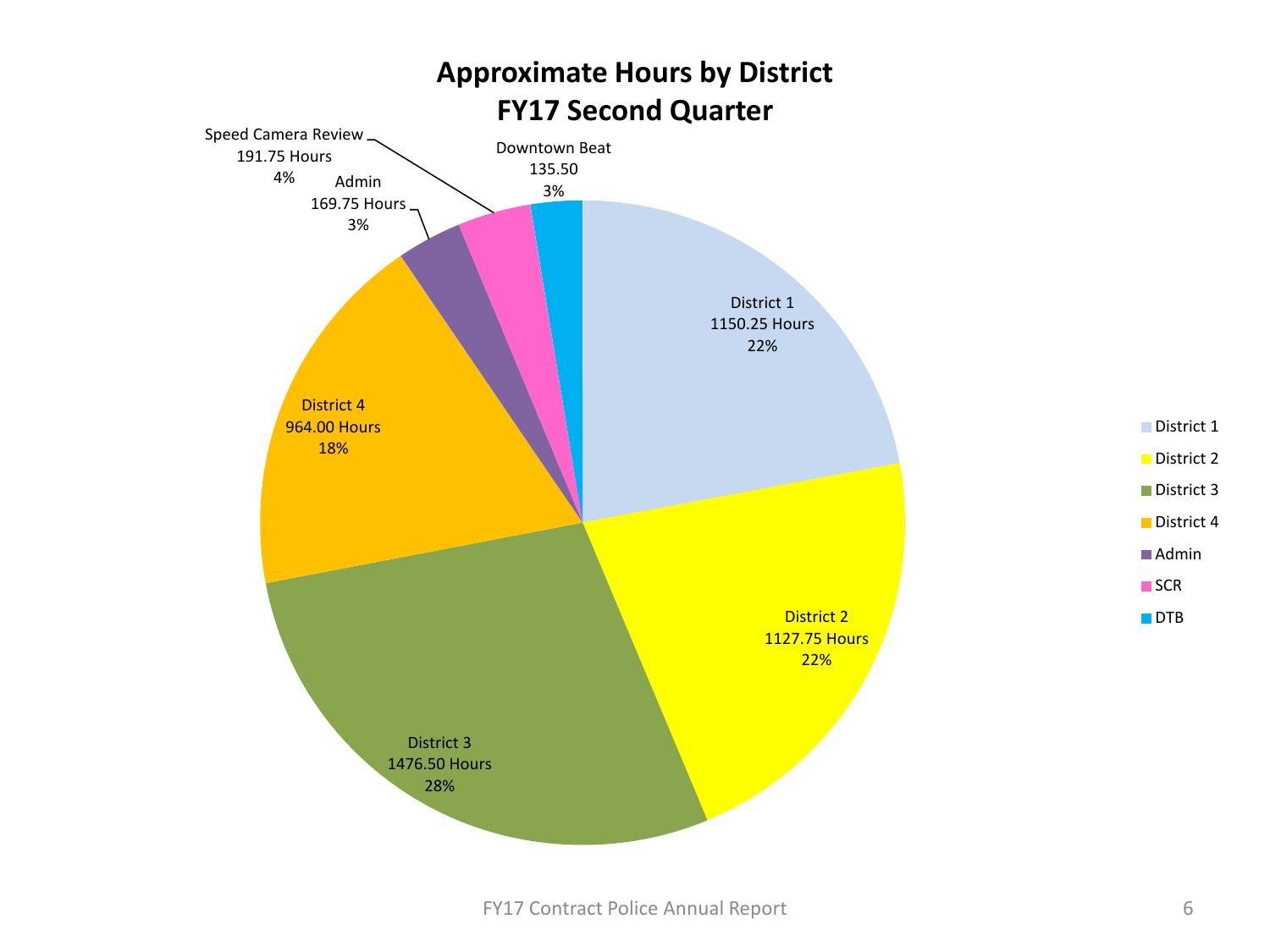#### **Hours Worked by Week FY17 Third Quarter January 1, 2017 to March 31, 2017**





FY17 Contract Police Annual Report 7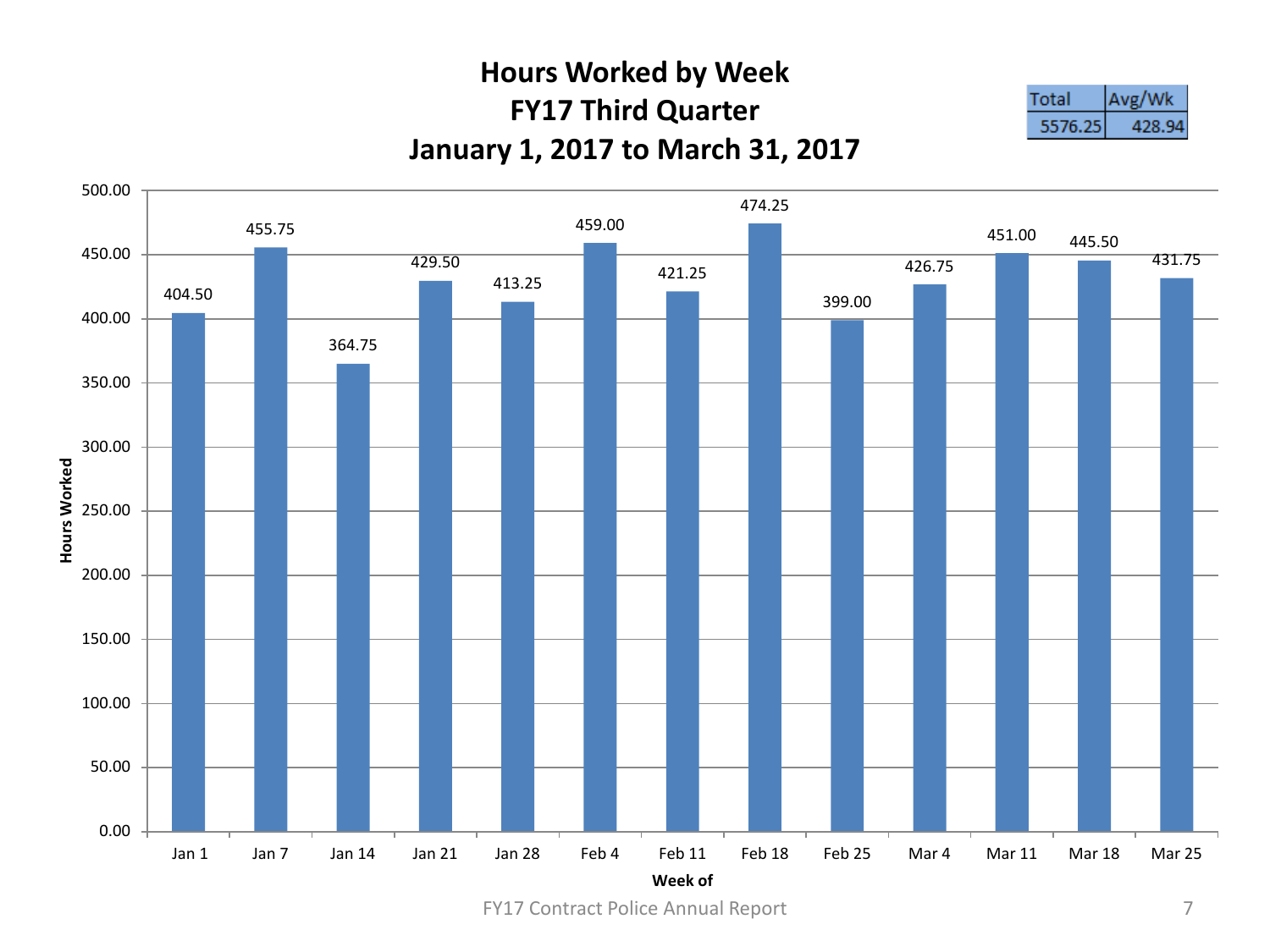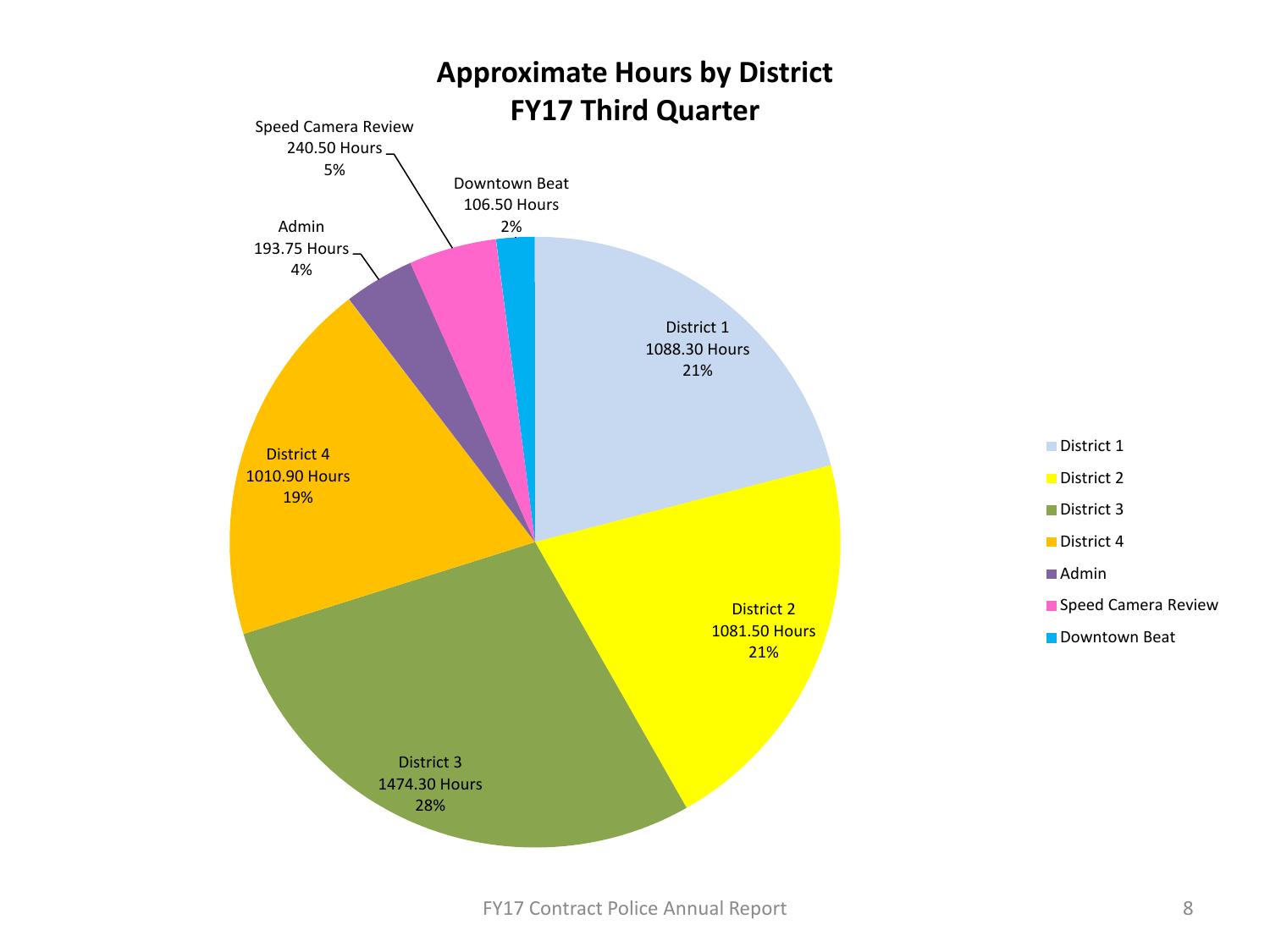#### **Hours Worked by Week FY17 Fourth Quarter April 1, 2017 to June 30, 2017**

| - 32 |
|------|



FY17 Contract Police Annual Report 9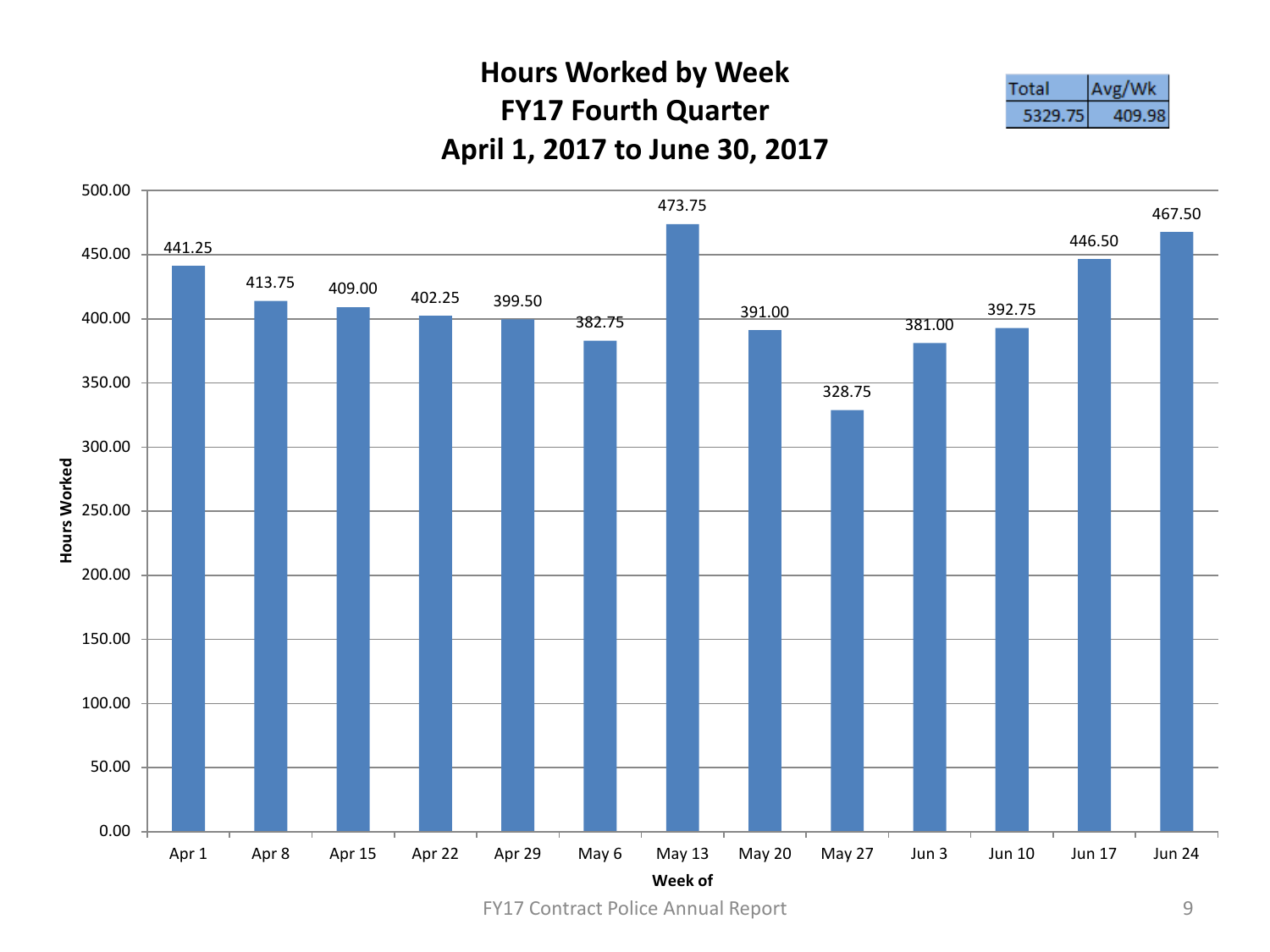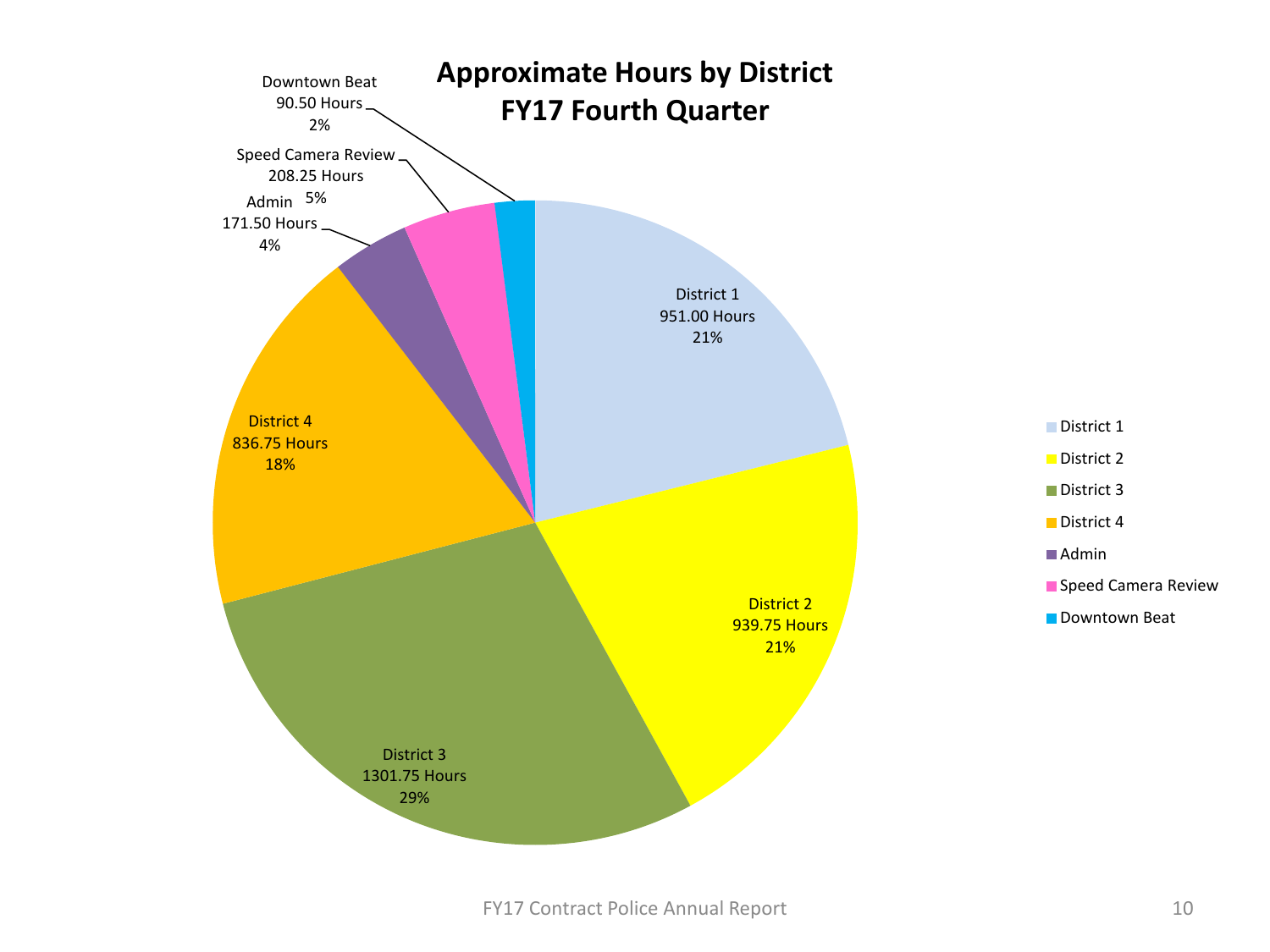## Total Statistical Data FY17 July 1, 2016 to June 30, 2017

| 1-Jul-16 to week of 30-Jun-17           | <b>FY17 Totals</b> |
|-----------------------------------------|--------------------|
| <b>MD State Citations</b>               | 2159               |
| Warnings                                | 4185               |
| <b>Equipment Repair Orders</b>          | 660                |
| <b>Distracted Driving Citations</b>     | 129                |
| <b>Parking Citations</b>                | 40                 |
| <b>Field Observation Report</b>         | 102                |
| <b>Youth Field Report</b>               | 7                  |
| <b>Citations in Lieu of Arrest</b>      | 48                 |
| <b>Civil Citation</b>                   | 6                  |
| <b>Criminal Arrests</b>                 | 33                 |
| <b>DWS Arrest</b>                       | $\overline{0}$     |
| <b>DWI Arrest</b>                       | 16                 |
| <b>Warrant Arrest</b>                   | 10                 |
| <b>Premise Checks (Vacation Checks)</b> | 242                |
| <b>Referral-Student Code of Conduct</b> | 29                 |
| Down Town Area Pedestrian Warnings      | 805                |
| Down Town Area Pedestrian Citations     | 61                 |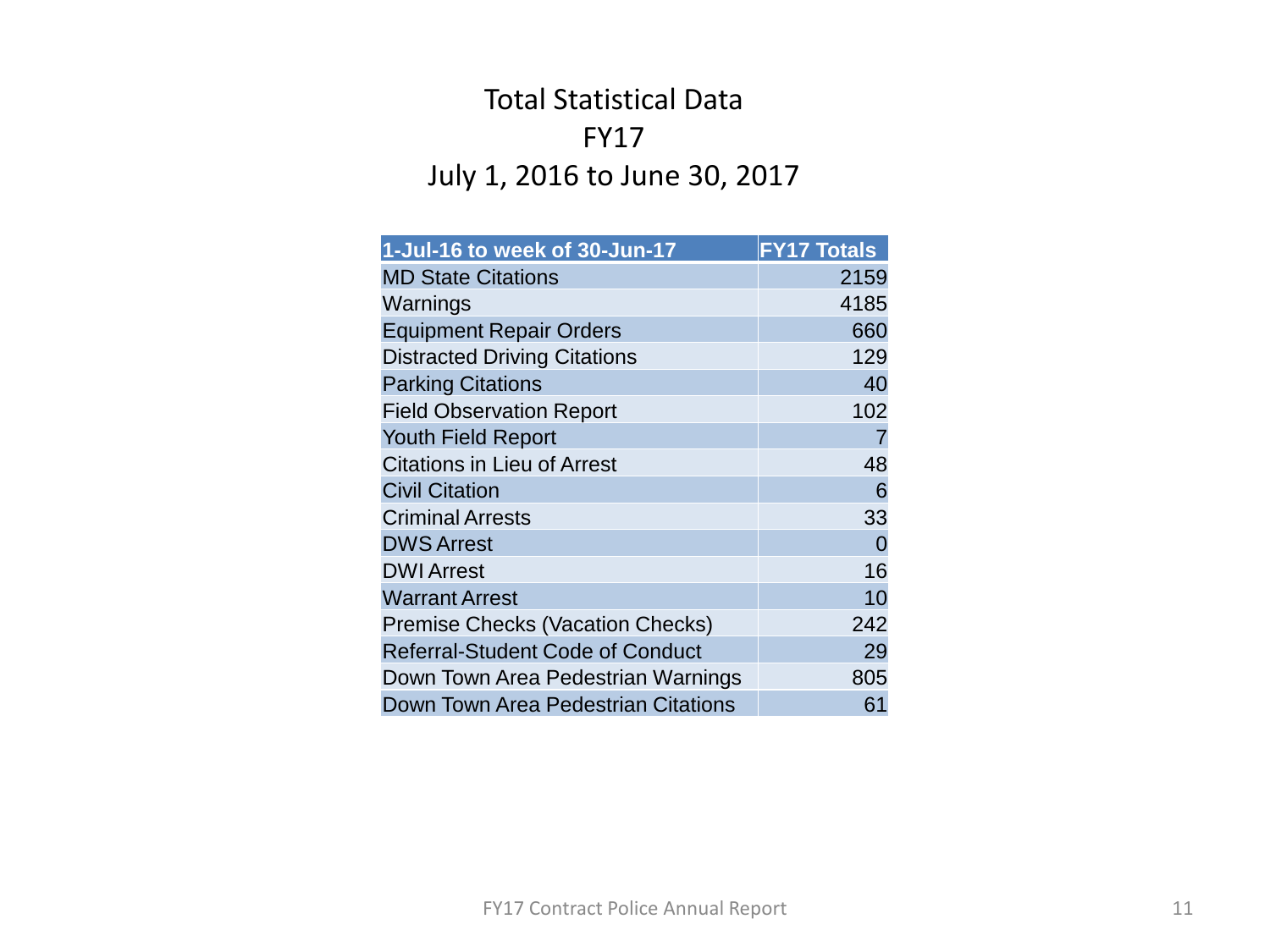## **Maryland State Citations FY17 July 1, 2016 to June 30, 2017**

|       | Total | Avg/Wk |  |
|-------|-------|--------|--|
| Q1    | 706   | 50     |  |
| Q2    | 493   | 38     |  |
| Q3    | 479   | 37     |  |
| Q4    | 481   | 37     |  |
| Total | 2159  | 41     |  |

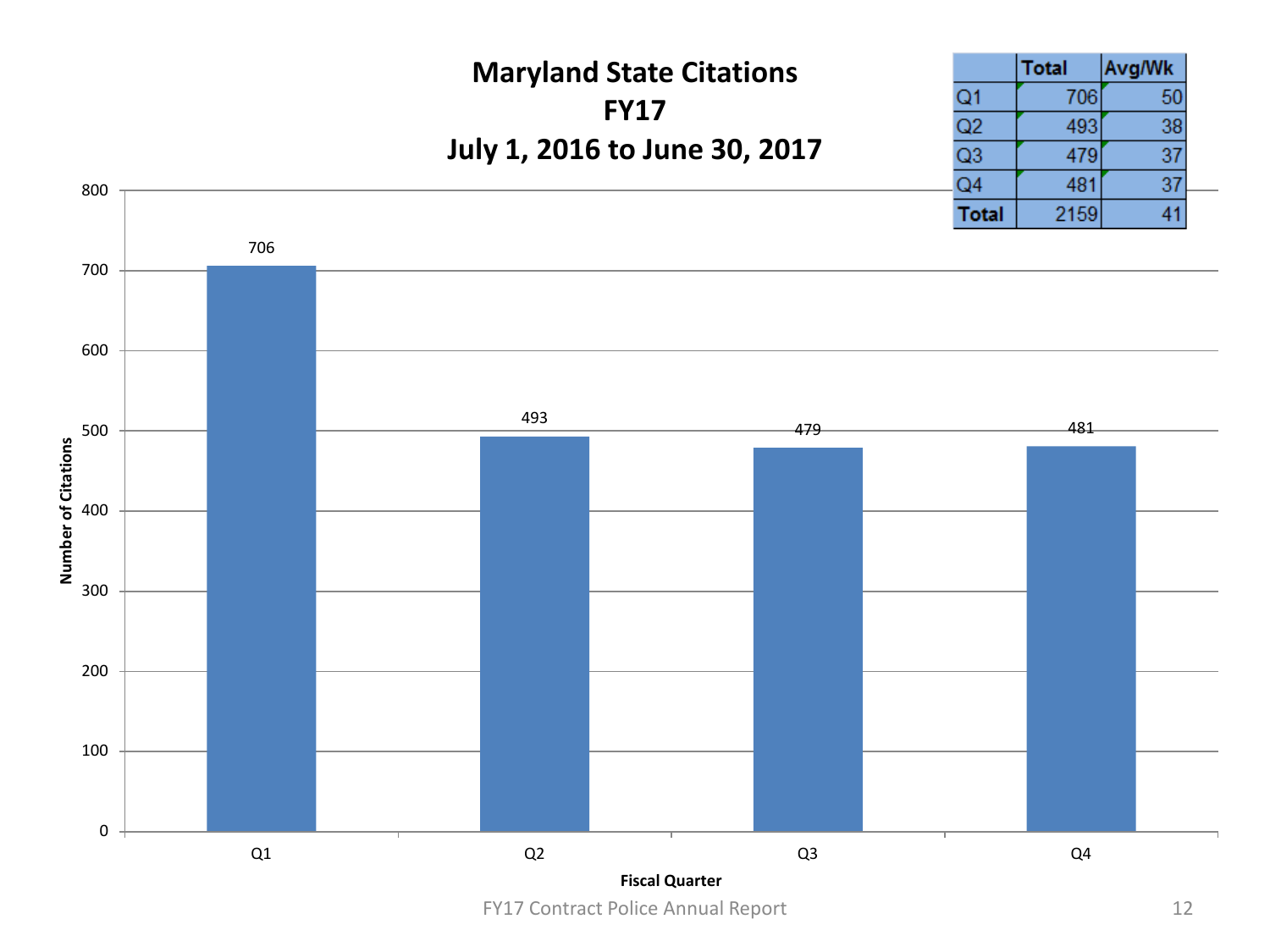

FY17 Contract Police Annual Report 13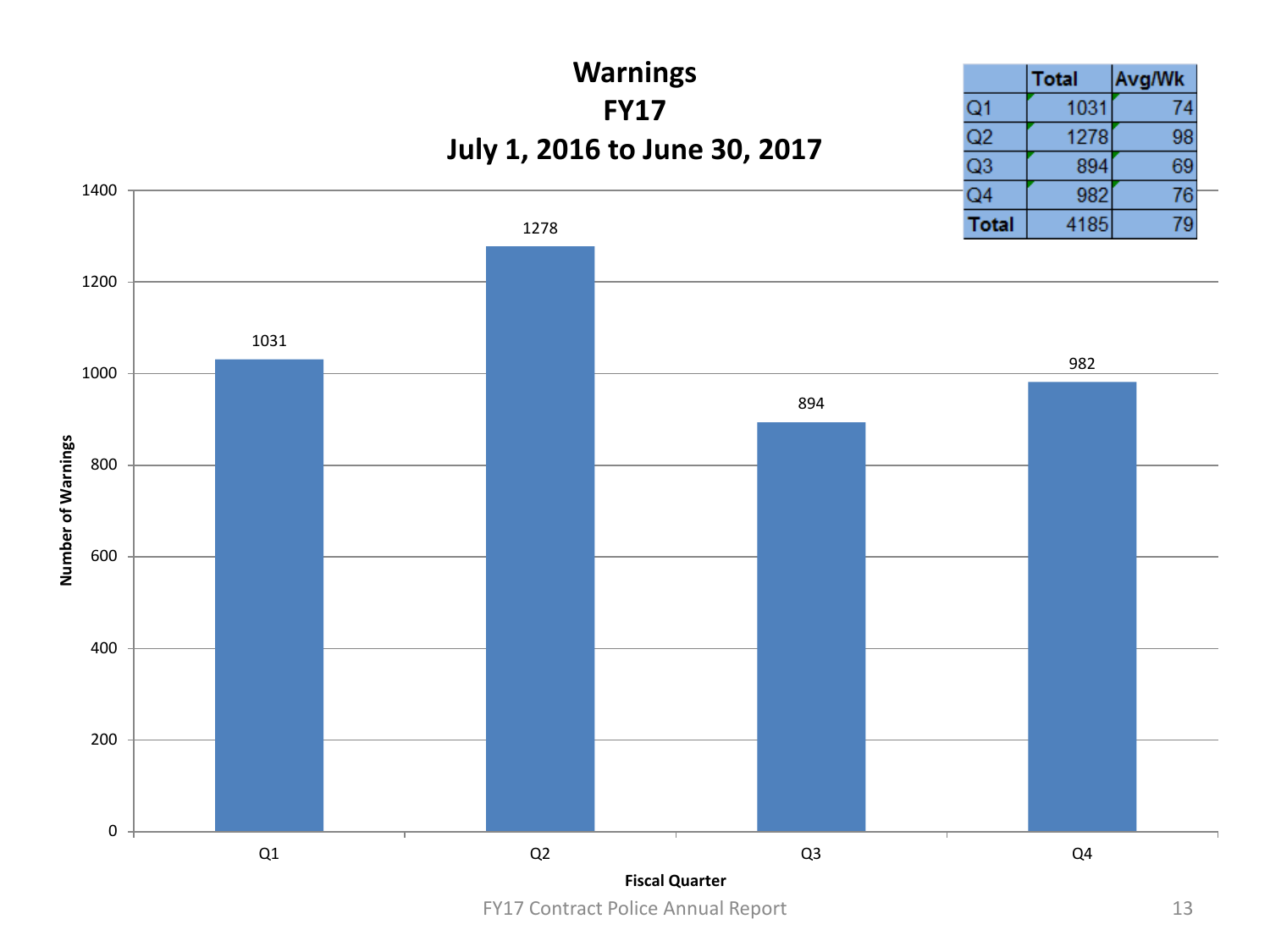## **Equipment Repair Order (ERO) FY17 July 1, 2016 to June 30, 2017**

|                | <b>Total</b> | Avg/Wk |
|----------------|--------------|--------|
| Q <sub>1</sub> | 183          | 13     |
| Q2             | 179          | 14     |
| Q <sub>3</sub> | 137          |        |
| Q4             | 161          | 12     |
| <b>Total</b>   | 660          | 12     |

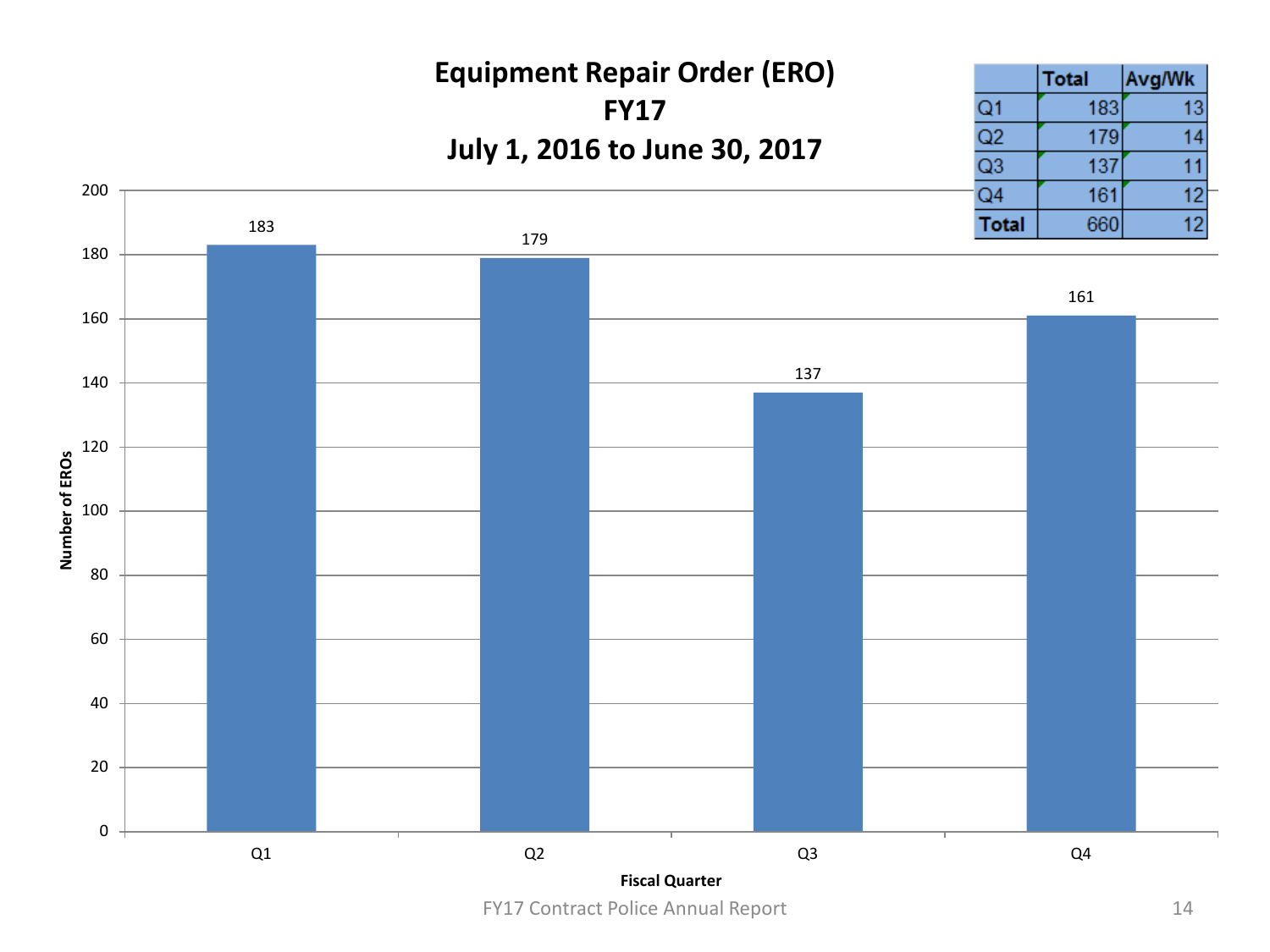

FY17 Contract Police Annual Report 15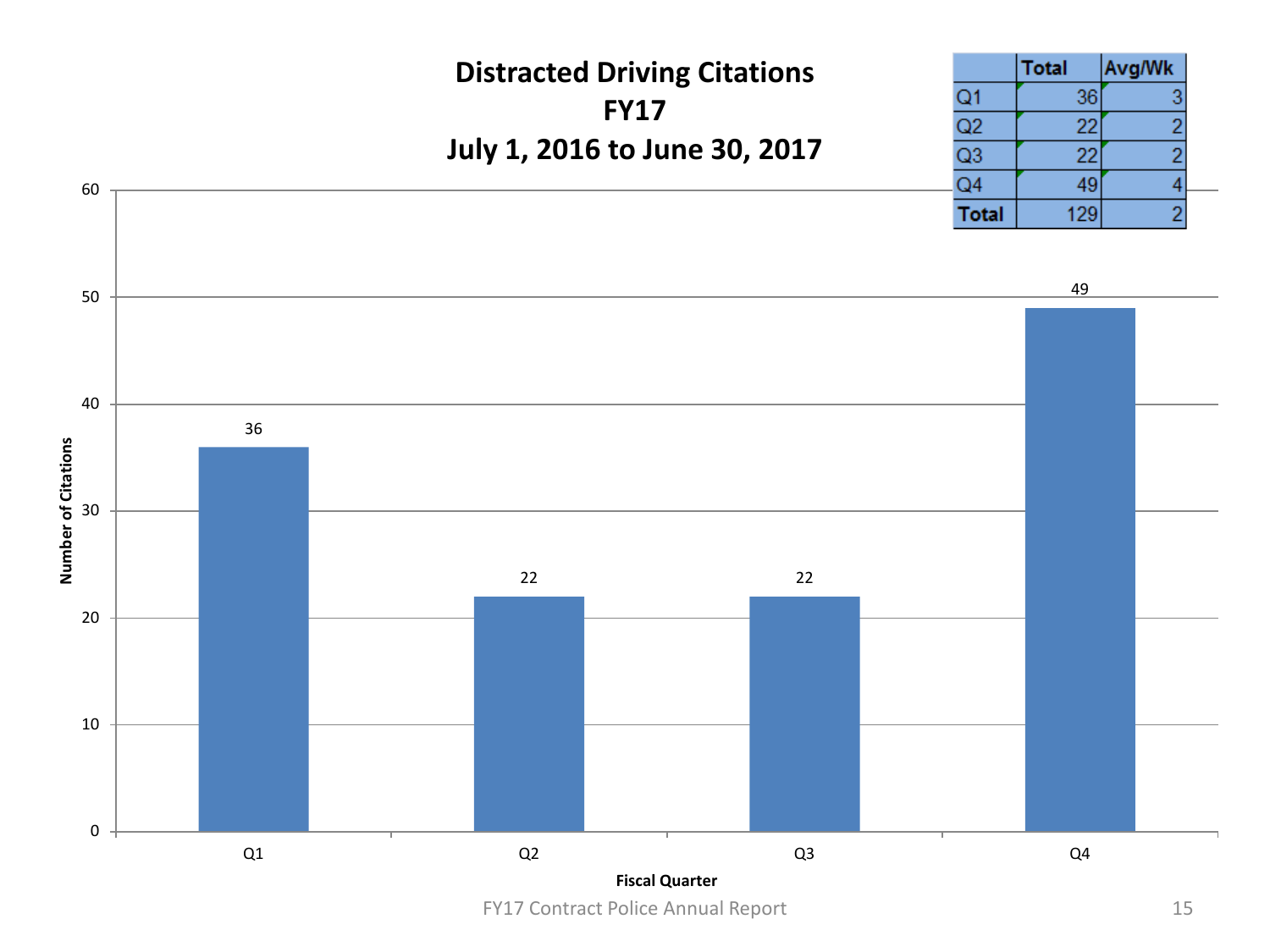#### **Parking Citations** Total Avg/Wk  $14$ **FY17**  $Q1$  $Q2$  $\,$  6  $\,$  $\mathbf{0}$ **July 1, 2016 to June 30, 2017** $Q3$  $10$ 1 16  $Q<sub>4</sub>$  $10$ 1 **Total** 40 1



FY17 Contract Police Annual Report 16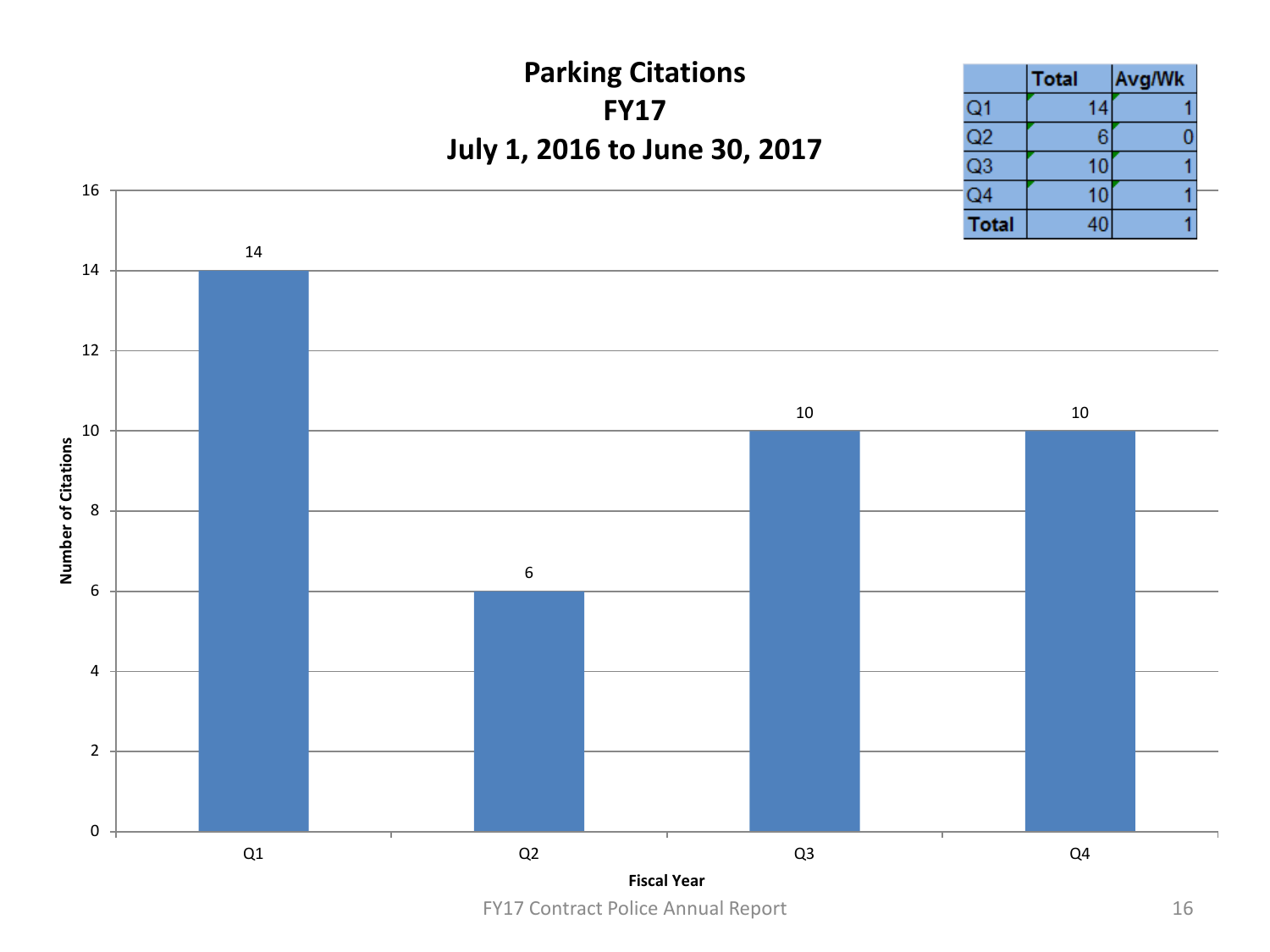### **Field Observation Reports FY17 July 1, 2016 to June 30, 2017**

|                | <b>Total</b> | Avg/Wk         |  |
|----------------|--------------|----------------|--|
| Q <sub>1</sub> | 42           | 3              |  |
| Q2             | 23           | $\overline{2}$ |  |
| Q3             | 18           |                |  |
| Q4             | 19           |                |  |
| <b>Total</b>   | 102          | 2              |  |



FY17 Contract Police Annual Report 17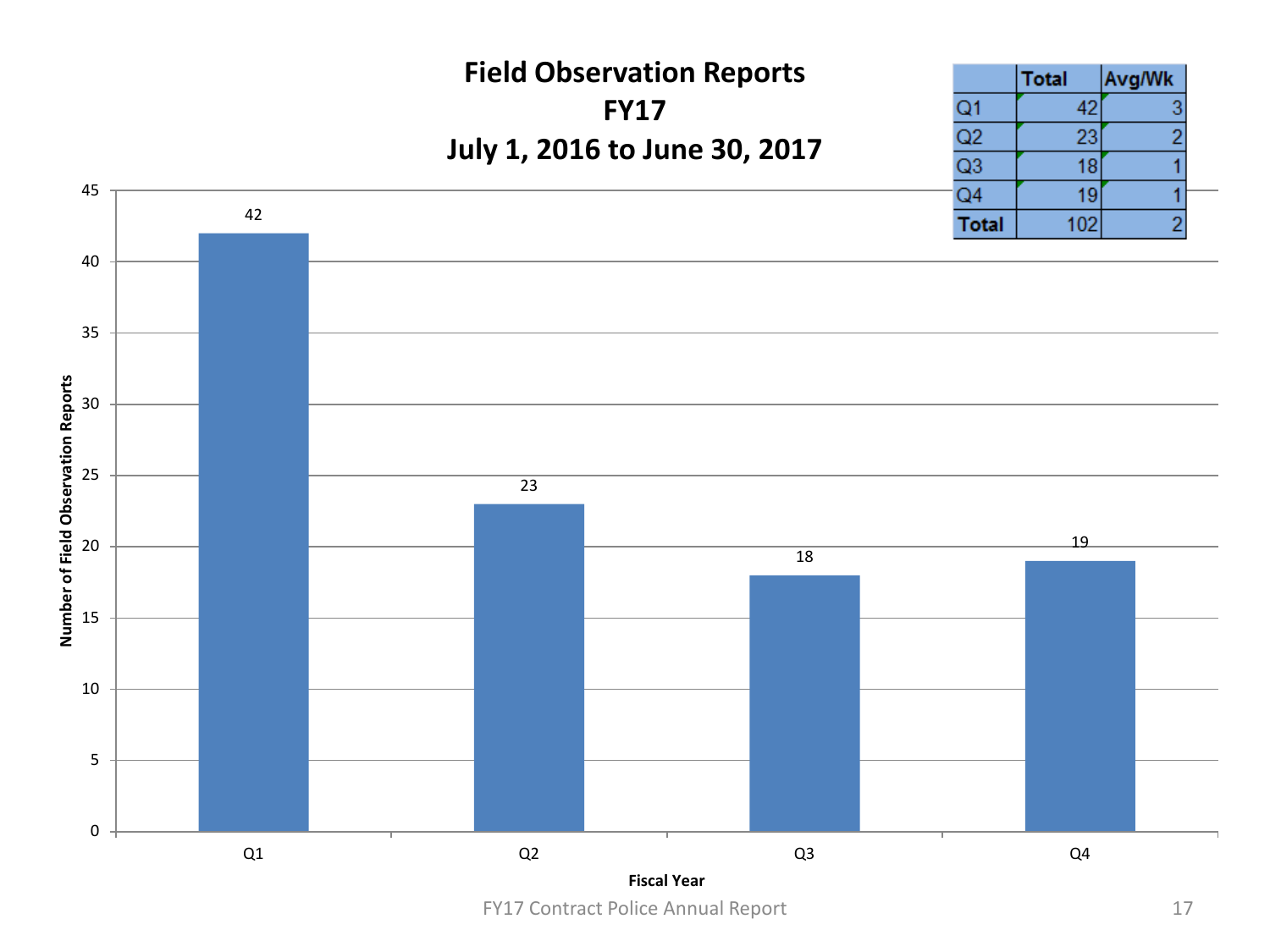#### **Citations in Lieu of Arrest FY17 July 1, 2016 to June 30, 2017**

|                | <b>Total</b> | <b>Avg/Wk</b>  |
|----------------|--------------|----------------|
| Q1             | 26           | $\overline{2}$ |
| Q2             | 10           |                |
| Q <sub>3</sub> | g            |                |
| Q4             | 3            |                |
| <b>Total</b>   | 48           |                |



FY17 Contract Police Annual Report 18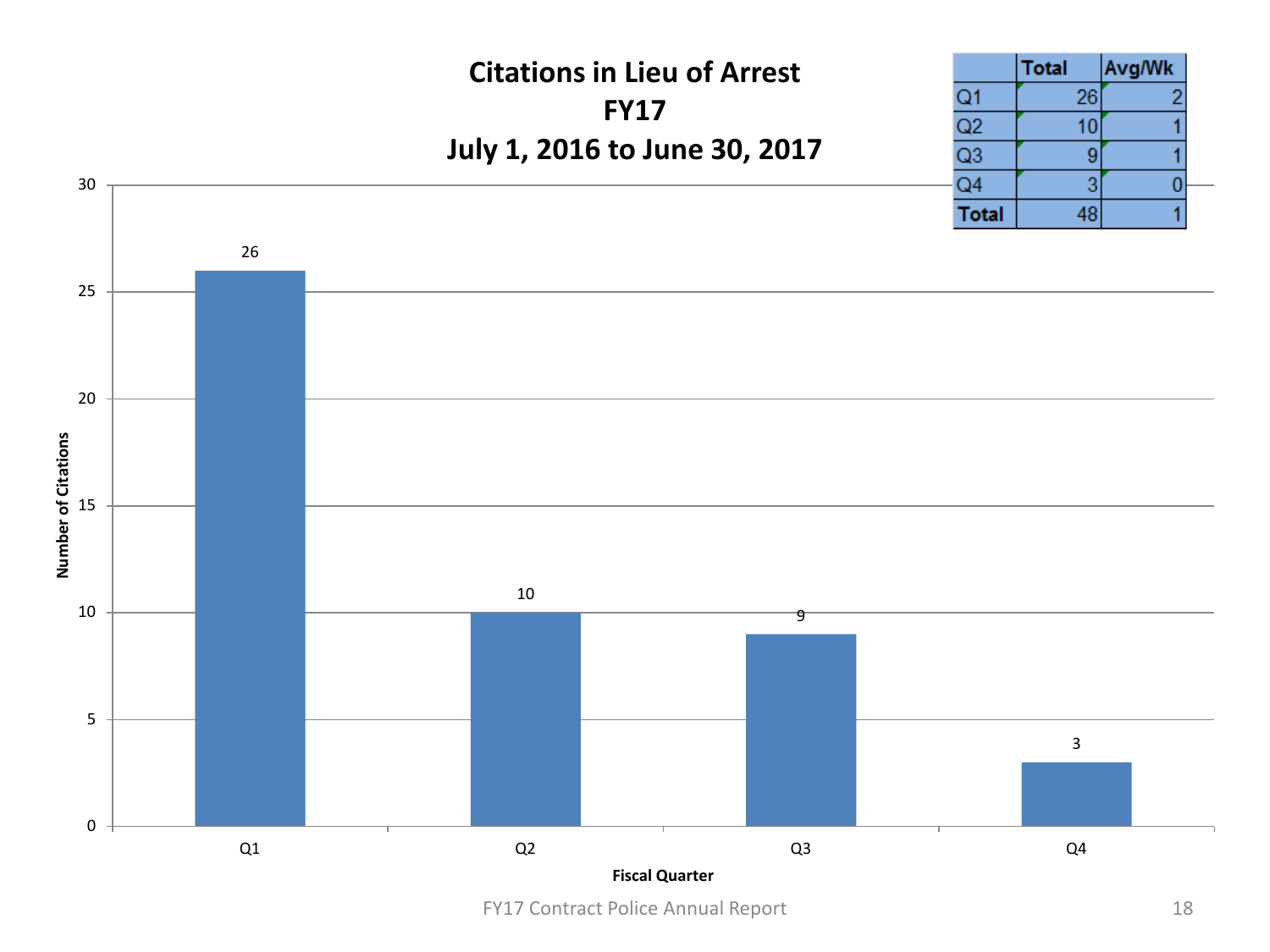

FY17 Contract Police Annual Report 19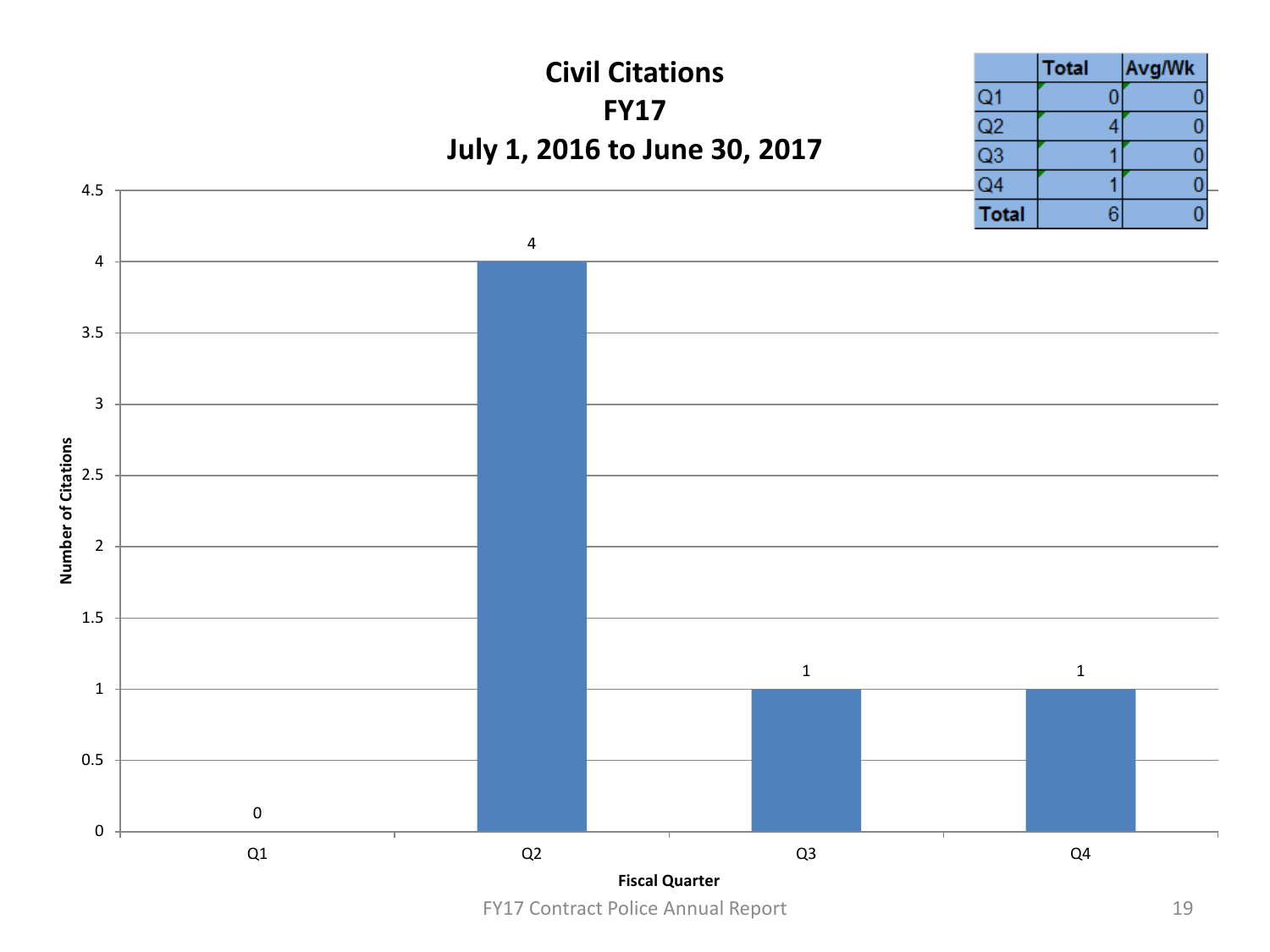#### **FY17** Total Avg/Wk  $Q1$ **July 1, 2016 to June 30, 2017** $Q2$   $Q3$  $Q4$  **Total Number of Arrests**  $Q1$   $Q2$   $Q3$   $Q4$ **Fiscal Quarter**

#### **Arrests - Criminal, Driving on Suspended License, DWI, Warrant**

FY17 Contract Police Annual Report 20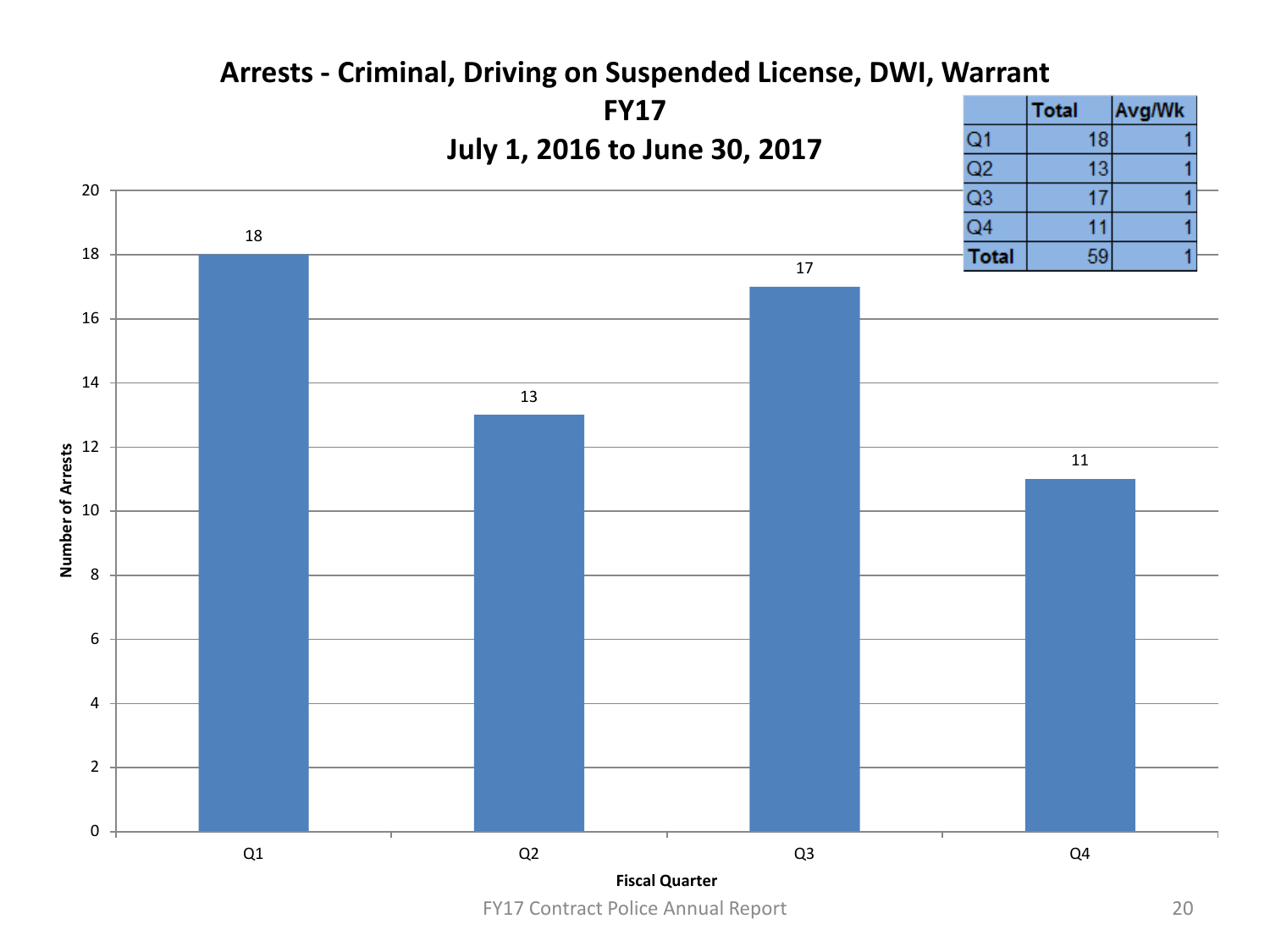#### **Premise Checks - Vacation Checks FY17 July 1, 2016 to June 30, 2017**

|                | Total | Avg/Wk |
|----------------|-------|--------|
| Q <sub>1</sub> | 58    |        |
| Q2             | 97    |        |
| Q3             | 27    | 2      |
| Q4             | 60    | 5      |
| <b>Total</b>   | 242   | 5      |



FY17 Contract Police Annual Report 21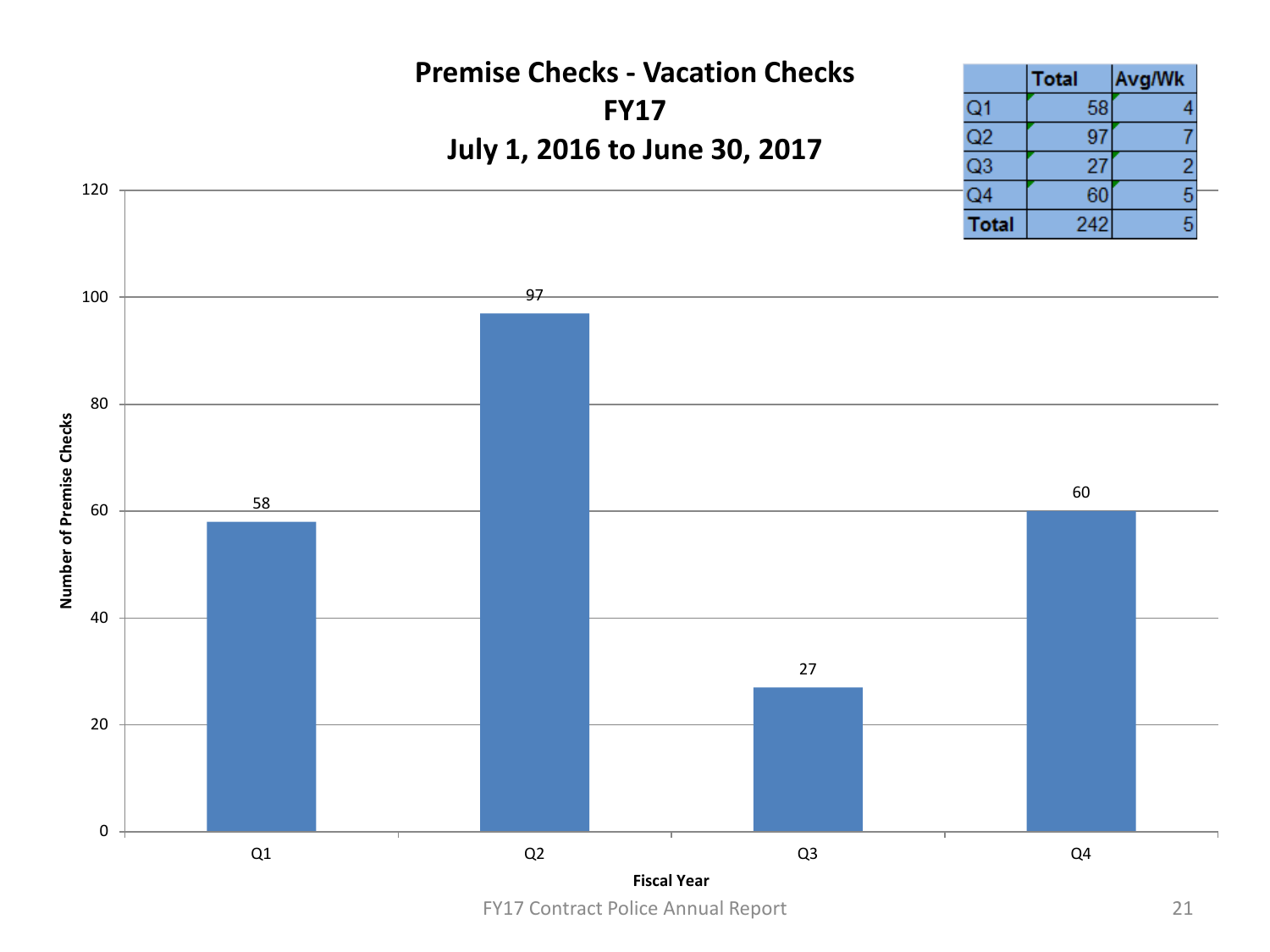#### **Student Code of Conduct Referrals FY17 July 1, 2016 to June 30, 2017**



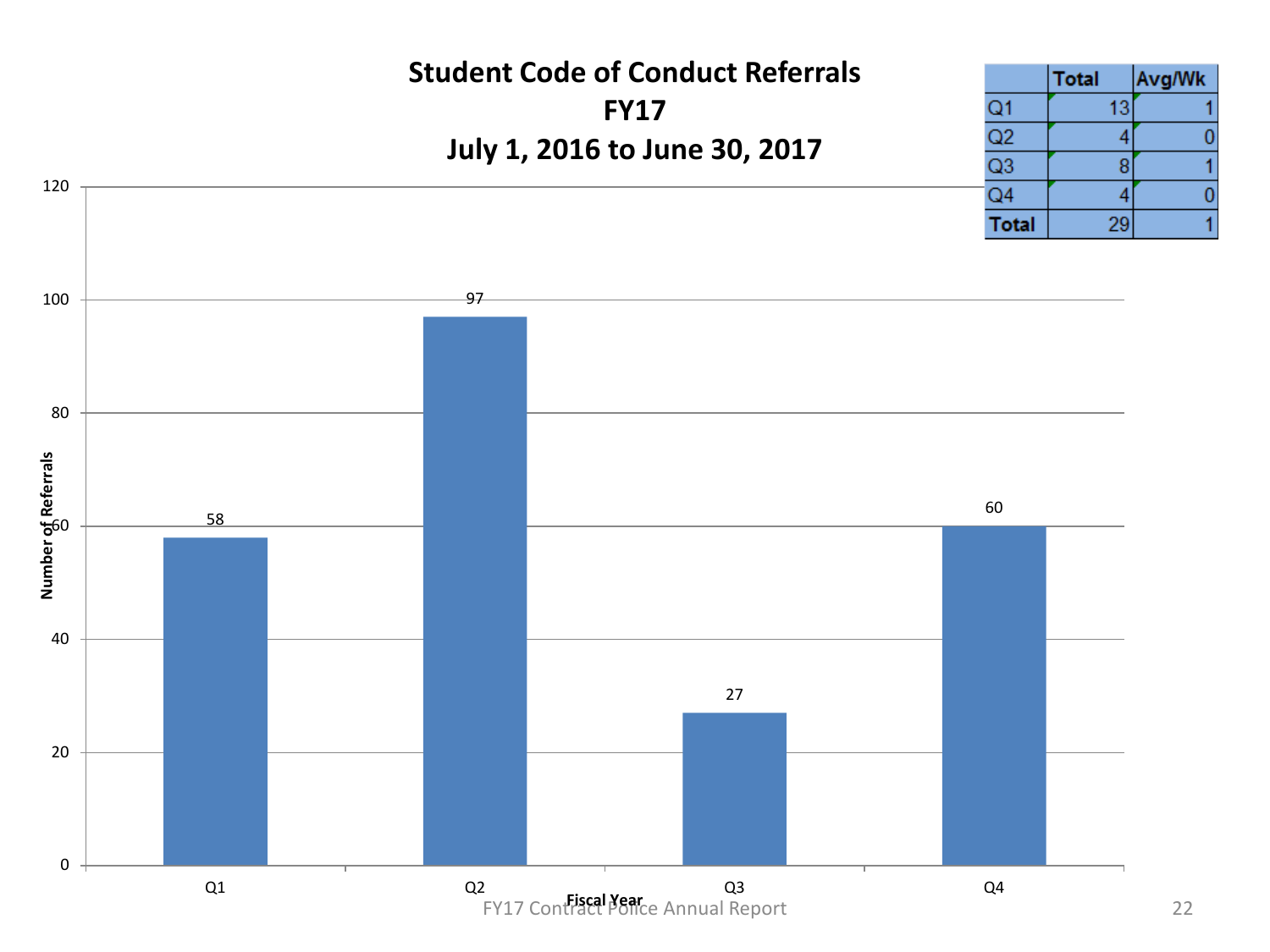#### **FY17** Total Avg/Wk **July 1, 2016 to June 30, 2017** $Q<sub>1</sub>$ 177 13 400  $Q2$ 338 26  $Q3$  $11$ 146  $11$  $Q<sub>4</sub>$ 144 350 338 15 **Total** 805 300 250 Number of Warnings **Number of Warnings** 200 177 146 144 150 100 50 0  $Q1$   $Q2$   $Q3$   $Q4$ **Fiscal Year**

#### **Downtown Area Warnings - Failure to Obey Upraised Hand Signal**

FY17 Contract Police Annual Report 23